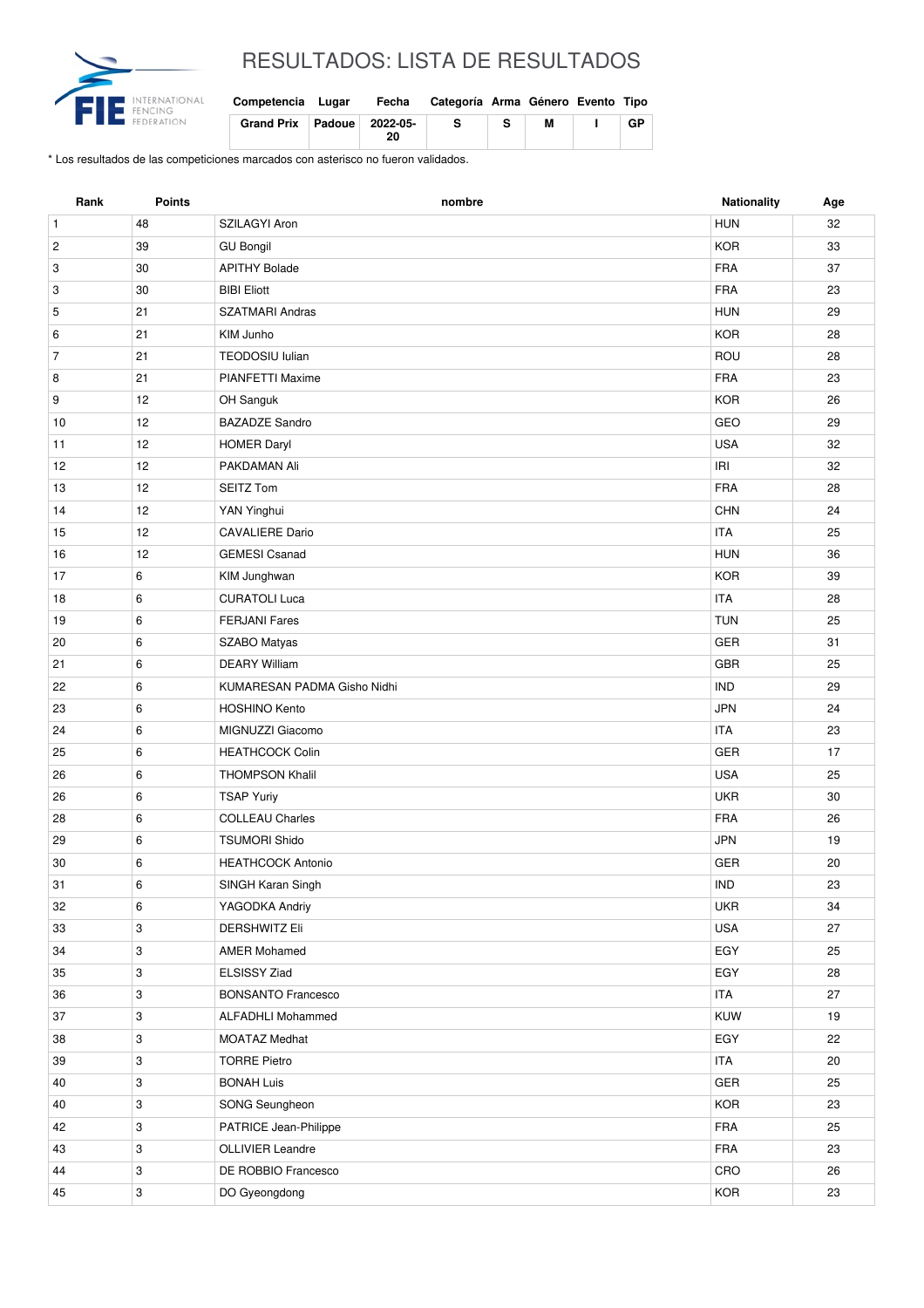| Rank     | <b>Points</b> | nombre                                 | <b>Nationality</b> | Age |
|----------|---------------|----------------------------------------|--------------------|-----|
| 45       | 3             | YOSHIDA Kento                          | <b>JPN</b>         | 30  |
| 47       | 3             | POL<br>KACZKOWSKI Krzysztof            |                    | 25  |
| 48       | 3             | <b>BONAH Raoul</b>                     | GER                | 24  |
| 49       | 3             | <b>KEMPF Lorenz</b>                    | <b>GER</b>         | 25  |
| 50       | 3             | SATTARKHAN Nazarbay                    | KAZ                | 24  |
| 51       | 3             | <b>BRAVO</b> Inaki                     | <b>ESP</b>         | 24  |
| 52       | 3             | <b>RICCARDI Federico</b>               | <b>ITA</b>         | 25  |
| 53       | 3             | <b>KINDLER Frederic</b>                | <b>GER</b>         | 24  |
| 54       | 3             | <b>GALLO Michele</b>                   | <b>ITA</b>         | 21  |
| 55       | 3             | <b>REA Mattia</b>                      | <b>ITA</b>         | 21  |
| 56       | 3             | REPETTI Giovanni                       | <b>ITA</b>         | 34  |
| 57       | 3             | <b>URSACHI Razvan</b>                  | ROU                | 24  |
| 58       | 3             | <b>SCHNEIDER Benno</b>                 | <b>GER</b>         | 28  |
| 59       | 3             | <b>WEI Andrew</b>                      | CAN                | 21  |
| 60       | 3             | <b>PECH Miklos</b>                     | <b>HUN</b>         | 26  |
| 61       | 3             | JI Cody                                | <b>USA</b>         | 16  |
| 62       | 3             | STATSENKO Oleksiy                      | <b>UKR</b>         | 28  |
| 63       | 3             | <b>SBRAGIA Stefano</b>                 | <b>ITA</b>         | 32  |
| 64       | 3             | <b>KATO Hibiki</b>                     | <b>JPN</b>         | 21  |
| 65       | 1,5           | <b>GARRIGUE Remi</b>                   | <b>FRA</b>         | 18  |
| 66       | 1,5           | LIM Jaeyoon                            | <b>KOR</b>         | 22  |
| 67       | 1,5           | <b>ARPINO Alberto</b>                  | <b>ITA</b>         | 24  |
| 68       | 1,5           | <b>NUCCIO Riccardo</b>                 | <b>ITA</b>         | 31  |
| 69       | 1,5           | LEE Jonghyun                           | <b>KOR</b>         | 27  |
| 69       | 1,5           | <b>SARON Mitchell</b>                  | <b>USA</b>         | 22  |
| 71       | 1,5           | <b>LAMBERT Maxence</b>                 | FRA                | 28  |
| 72       | 1,5           | <b>FERJANI Ahmed</b>                   | <b>TUN</b>         | 22  |
| 72       | 1,5           | <b>NABIYEV Zhanat</b>                  | KAZ                | 21  |
| 74       | 1,5           | PLATONOV Bogdan                        | <b>UKR</b>         | 26  |
| 75       | 1,5           | <b>ARFA Fares</b>                      | CAN                | 28  |
| 76       | 1,5           | <b>CONVERSI Alessandro</b>             | <b>ITA</b>         | 19  |
| 77       | 1,5           | <b>FLOREZ Carlos</b>                   | <b>ESP</b>         | 21  |
| 78       | 1,5           | PUY Sebestyen                          | <b>HUN</b>         | 31  |
| 79       | 1,5           | MANDOV Ivan                            | <b>BUL</b>         | 24  |
| 80       | 1,5           | <b>YILDIRIM Enver</b>                  | <b>TUR</b>         | 27  |
| 81       | 1,5           | HERNANDEZ CABALLERO Andres             | ESP                | 26  |
| 82       | 1,5           | LIANG Jianhao                          | <b>CHN</b>         | 26  |
| 82       | 1,5           | XU Yingming                            | <b>CHN</b>         | 30  |
| 84       | 1,5           | LIN Xiao                               | <b>CHN</b>         | 22  |
| 85       | 1,5           | POGU Antoine                           | FRA                | 20  |
| 86       | 1,5           | <b>RIKITAKE Yuto</b>                   | <b>JPN</b>         | 20  |
| 87       | 1,5           | DODDO Andrew                           | <b>USA</b>         | 24  |
| 88       | 1,5           | <b>EFTIMIE Sorin</b>                   | ROU                | 27  |
| 89       | 1,5           | KOKUBO Haruto                          | <b>JPN</b>         | 22  |
|          |               |                                        | <b>BEL</b>         | 22  |
| 90<br>91 | 1,5<br>1,5    | DE RIDDER Arne<br>D'ARMIENTO Francesco | <b>ITA</b>         | 28  |
|          |               | <b>SKEETE Kamar</b>                    | <b>USA</b>         | 21  |
| 92<br>93 | 1,5<br>1,5    | LOPEZ DE GUERENU Jorge                 | ESP                | 22  |
|          |               |                                        |                    |     |
| 94       | 1,5           | <b>MACKIEWICZ Andrew</b>               | <b>USA</b>         | 27  |
| 95       | 1,5           | <b>ANNIC Edern</b>                     | FRA                | 27  |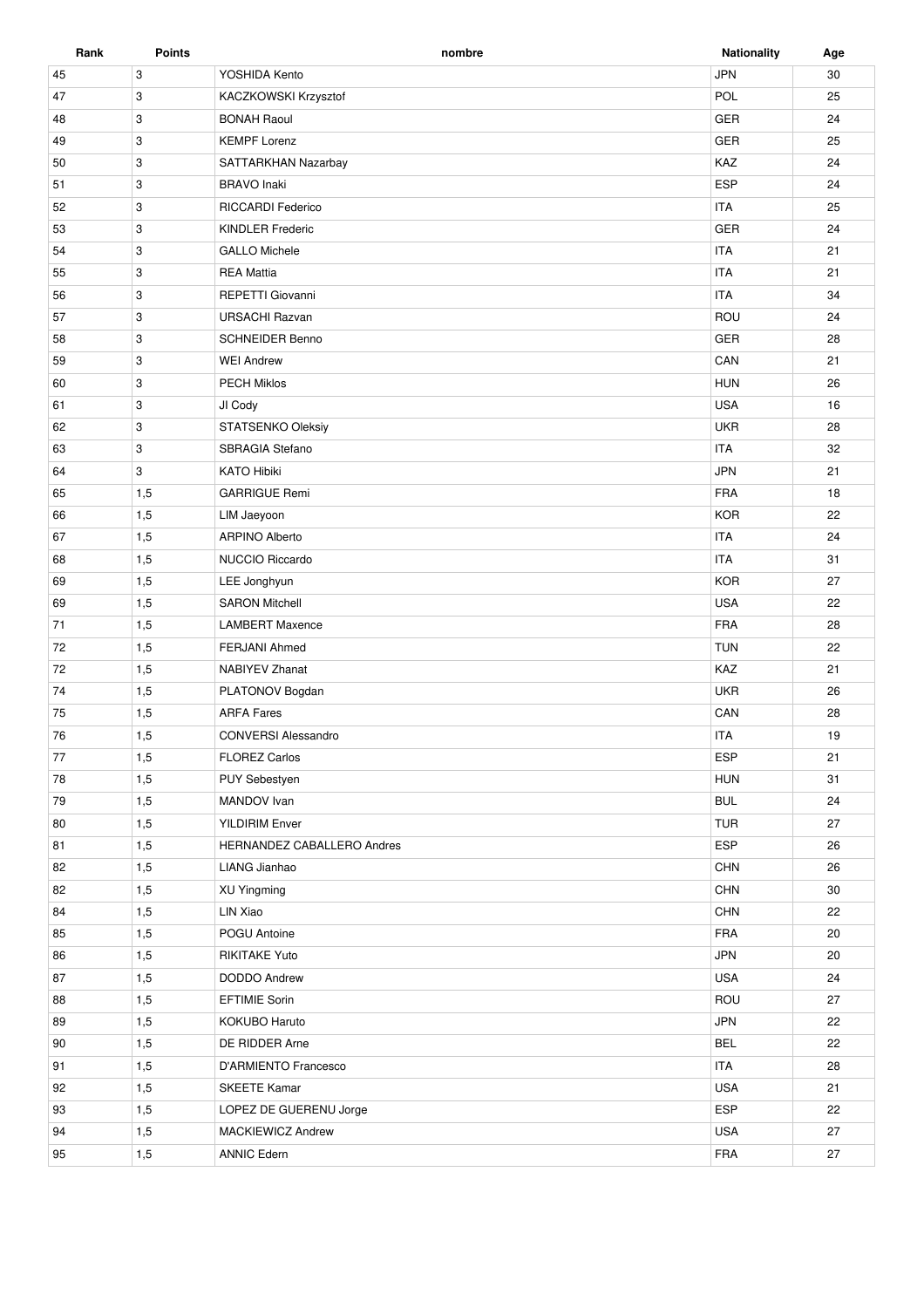| Rank | <b>Points</b> | nombre                                   | <b>Nationality</b> | Age |
|------|---------------|------------------------------------------|--------------------|-----|
| 96   | 1,5           | <b>HORVATH Gergo</b>                     | <b>HUN</b>         | 20  |
| 97   | 0,75          | KAJOR Krzysztof                          | POL                | 19  |
| 98   | 0,75          | <b>HRYCIUK Szymon</b>                    | POL                | 20  |
| 99   | 0,75          | <b>TERZI Tymur</b>                       | <b>UKR</b>         | 18  |
| 100  | 0,75          | <b>SCHLAFFER Leon</b>                    | GER                | 22  |
| 101  | 0,75          | <b>ALAMMARI Amaar</b>                    | <b>KUW</b>         | 25  |
| 102  | 0,75          | <b>HALLIWELL Barnaby</b>                 | GBR                | 22  |
| 103  | 0,75          | <b>CANTINI Edoardo</b>                   | <b>ITA</b>         | 18  |
| 104  | 0,75          | <b>JOMAH Abdulaziz</b>                   | <b>KUW</b>         | 21  |
| 105  | 0,75          | <b>EMURA Ryohei</b>                      | <b>JPN</b>         | 21  |
| 106  | 0,75          | MADRIGAL Santiago                        | <b>ESP</b>         | 18  |
| 107  | 0,75          | MAMUTOV Sherzod                          | <b>UZB</b>         | 20  |
| 108  | 0,75          | <b>CORREA VILA Luis</b>                  | COL                | 26  |
| 109  | 0,75          | <b>TALLARICO Antonio</b>                 | <b>ITA</b>         | 18  |
| 110  | 0,75          | <b>ALITISZ Tomas Francisco</b>           | ARG                | 23  |
|      |               |                                          |                    |     |
| 111  | 0,75          | <b>HUMEN Vasyl</b><br><b>NERI Matteo</b> | <b>UKR</b>         | 20  |
| 112  | 0,75          |                                          | <b>ITA</b>         | 23  |
| 113  | 0,75          | SARKISSYAN Artyom                        | KAZ                | 23  |
| 114  | 0,75          | COZMULEANU Codrin                        | ROU                | 26  |
| 114  | 0,75          | DAULETNAZAROV Azizbek                    | <b>UZB</b>         | 18  |
| 116  | 0,75          | NIGRI Alberto                            | <b>ITA</b>         | 21  |
| 117  | 0,75          | CHUNG Hojin                              | <b>KOR</b>         | 28  |
| 117  | 0,75          | <b>SHEN Chenpeng</b>                     | <b>CHN</b>         | 21  |
| 119  | 0,75          | <b>BOHOVIN Bohdan</b>                    | <b>UKR</b>         | 21  |
| 120  | 0,75          | ABDAZOV Islambek                         | <b>UZB</b>         | 17  |
| 121  | 0,75          | <b>FOSCHINI Gabriele</b>                 | <b>ITA</b>         | 32  |
| 121  | 0,75          | <b>RABB Krisztian</b>                    | <b>HUN</b>         | 21  |
| 123  | 0,75          | <b>RAIKIN Dimitar</b>                    | <b>BUL</b>         | 20  |
| 124  | 0,75          | CIDU Matei                               | ROU                | 22  |
| 125  | 0,75          | FERNANDEZ BLANCO Oscar                   | <b>ESP</b>         | 24  |
| 125  | 0,75          | <b>KRAJNC Peter</b>                      | <b>SLO</b>         | 19  |
| 127  | 0,75          | KALDYBEKULY Tolebi                       | KAZ                | 23  |
| 128  | 0,75          | <b>MARCIANO Giorgio</b>                  | <b>ITA</b>         | 20  |
| 129  | 0,375         | <b>ILIASZ Nicolas</b>                    | <b>HUN</b>         | 31  |
| 130  | 0,375         | KOKUBO Mao                               | <b>JPN</b>         | 19  |
| 131  | 0,375         | <b>CAUCHON Francois</b>                  | CAN                | 22  |
| 132  | 0,375         | TE VELDE Noah                            | <b>USA</b>         | 21  |
| 133  | 0,375         | <b>ALSHAMLAN Bandar</b>                  | KUW                | 25  |
| 134  | 0,375         | <b>GIRAULT Evann Jean Abba</b>           | <b>NIG</b>         | 18  |
| 135  | 0,375         | PARK Choungoo                            | <b>KOR</b>         | 25  |
| 136  | 0,375         | OTTAVIANI Lorenzo                        | <b>ITA</b>         | 20  |
| 137  | 0,375         | <b>BOOTH Zaheer</b>                      | <b>USA</b>         | 27  |
| 138  | 0,375         | <b>KARAKAI Oleksandr</b>                 | <b>UKR</b>         | 26  |
| 139  | 0,375         | SEEFELD Eric Simon                       | GER                | 21  |
| 140  | 0,375         | SMITH Jared                              | <b>USA</b>         | 22  |
| 140  | 0,375         | WEI Zhenhao                              | CHN                | 21  |
| 142  | 0,375         | DI MARTINO Pietro Jose                   | ARG                | 25  |
| 142  | 0,375         | <b>MOATAZ Adham</b>                      | EGY                | 19  |
| 144  | 0,375         | STREETS Kaito                            | <b>JPN</b>         | 28  |
| 145  | 0             | GALGOCZY Tamas                           | <b>HUN</b>         | 25  |
|      |               |                                          |                    |     |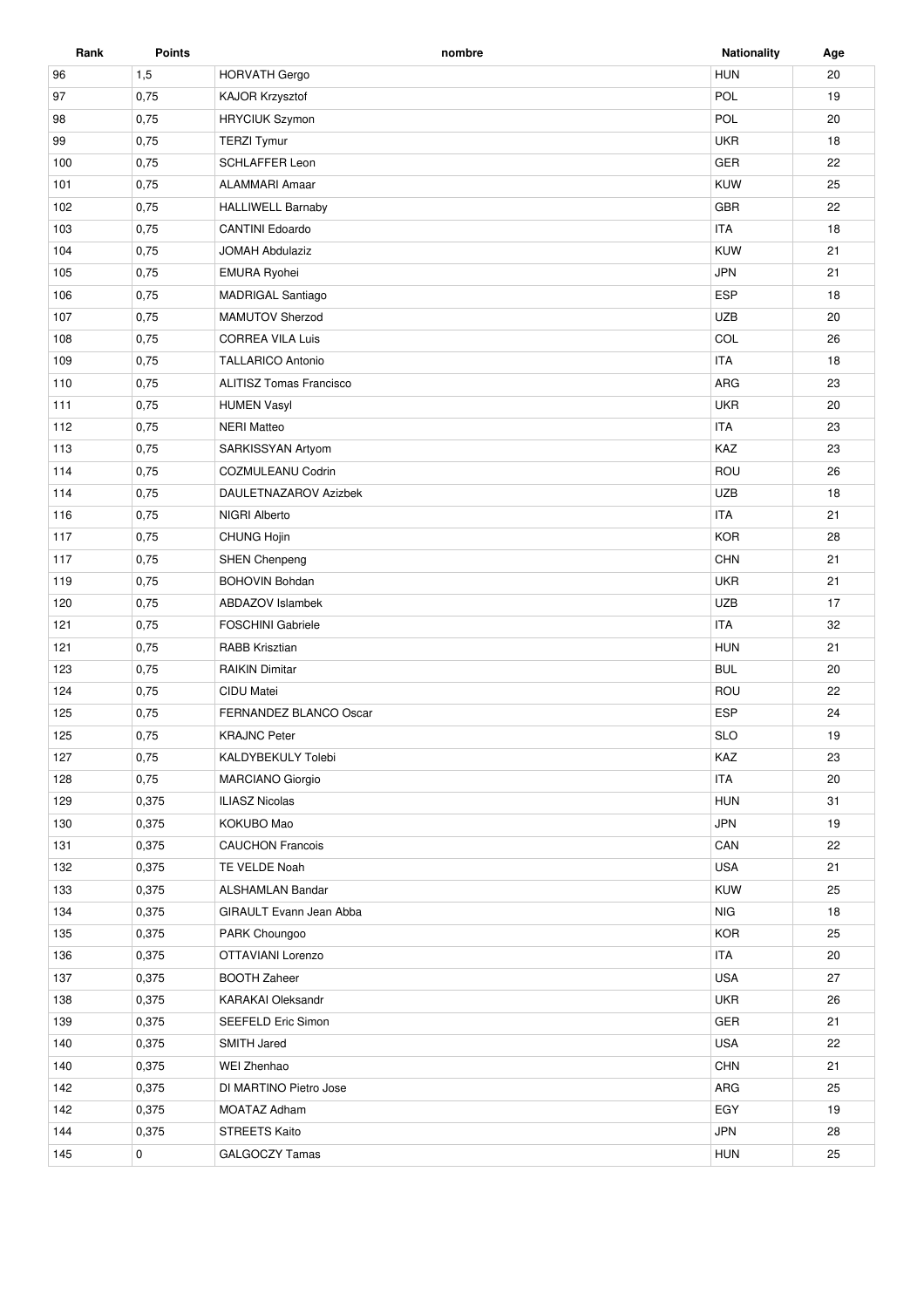| Rank | <b>Points</b> | nombre                                 | <b>Nationality</b> | Age |
|------|---------------|----------------------------------------|--------------------|-----|
| 146  | $\mathbf 0$   | <b>KOLOBAIEV Dmitrii</b>               | <b>UKR</b>         | 17  |
| 147  | $\mathbf 0$   | <b>AYMURATOV Musa</b>                  | <b>UZB</b>         | 17  |
| 147  | $\mathbf 0$   | <b>ESP</b><br><b>CABALLERO Rogelio</b> |                    | 21  |
| 147  | 0             | <b>TUN</b><br><b>HMISSI Amenallah</b>  |                    | 20  |
| 147  | $\mathbf 0$   | WANG Shi                               | CHN                | 25  |
| 151  | $\mathbf 0$   | CARVAJAL CUSTODIO Edgar Alexander      | COL                | 23  |
| 152  | 0             | <b>ISHII Go</b>                        | <b>JPN</b>         | 19  |
| 153  | $\mathbf 0$   | <b>WENNEMAR Bas</b>                    | GER                | 23  |
| 154  | $\mathbf 0$   | <b>JARRY Samuel</b>                    | <b>FRA</b>         | 21  |
| 155  | $\mathbf 0$   | AL-MOHAMMEDAWI Hamzah Habeed M.        | <b>IRQ</b>         | 29  |
| 156  | $\mathbf 0$   | <b>HOWES Nicholas</b>                  | GBR                | 24  |
| 157  | $\mathbf 0$   | YOSHIDA Tamon                          | <b>JPN</b>         | 22  |
| 158  | $\mathbf 0$   | <b>DECSI Tamas</b>                     | <b>HUN</b>         | 40  |
| 159  | $\mathbf 0$   | <b>TOCCI Leonardo</b>                  | <b>ITA</b>         | 19  |
| 160  | $\mathbf 0$   | <b>ALHILFI Mohammed</b>                | <b>IRQ</b>         | 22  |
| 161  | $\mathbf 0$   | <b>BENEDICT Nicolaus</b>               | AUT                | 22  |
| 162  | $\mathbf 0$   | SUGIMOTO Takahiro                      | <b>JPN</b>         | 22  |
|      |               |                                        |                    |     |
| 163  | $\pmb{0}$     | <b>DINU Nicholas</b>                   | CAN                | 20  |
| 163  | $\mathbf 0$   | <b>HWANG Seungmin</b>                  | <b>KOR</b>         | 23  |
| 165  | $\mathbf 0$   | RAHBARI Mohammad                       | IRI                | 31  |
| 165  | $\mathbf 0$   | ZMAU Alexandru                         | ROU                | 21  |
| 167  | $\mathbf 0$   | <b>DICK Jadryn</b>                     | <b>IRL</b>         | 27  |
| 168  | $\mathbf 0$   | <b>COHEN Josef</b>                     | <b>USA</b>         | 24  |
| 169  | $\mathbf 0$   | <b>MEKA Valentin</b>                   | GER                | 19  |
| 170  | $\mathbf 0$   | VIGH Benedek                           | <b>HUN</b>         | 18  |
| 171  | 0             | SHINDE Abhay Krishna                   | <b>IND</b>         | 20  |
| 171  | $\mathbf 0$   | SHOSTAK Dmytro                         | <b>UKR</b>         | 20  |
| 173  | $\mathbf 0$   | SRP Sasa                               | CZE                | 26  |
| 174  | 0             | <b>ALLEN Samuel</b>                    | <b>GBR</b>         | 18  |
| 175  | $\mathbf 0$   | PAPAI Roland                           | <b>HUN</b>         | 21  |
| 176  | 0             | <b>PROSSE Mael</b>                     | <b>BEL</b>         | 21  |
| 177  | 0             | MUSTAFA Itbi                           | <b>IRQ</b>         | 22  |
| 178  | 0             | <b>WEBB Jonathan</b>                   | GBR                | 26  |
| 179  | $\mathbf 0$   | <b>HAMILTON Zachary</b>                | GBR                | 23  |
| 180  | $\mathbf 0$   | GOUGOULIAS Olympios                    | GBR                | 20  |
| 181  | $\mathbf 0$   | <b>KNEZ Mateusz</b>                    | POL                | 25  |
| 182  | 0             | HO lan                                 | GBR                | 19  |
| 183  | $\mathbf 0$   | <b>CROMIE Max</b>                      | GBR                | 19  |
| 184  | $\mathbf 0$   | NOFAL Zeyad                            | EGY                | 18  |
| 185  | $\mathbf 0$   | <b>WILLAU Mathias</b>                  | AUT                | 30  |
| 186  | $\mathbf 0$   | CHACON URDININEA Carlos Fernando       | <b>BOL</b>         | 21  |
| 187  | $\mathbf 0$   | <b>BRAJDIC Josip</b>                   | CRO                | 26  |
| 187  | $\mathbf 0$   | <b>MEIXNER Philip</b>                  | AUT                | 19  |
| 187  | 0             | VAN DYCK Jasper                        | <b>BEL</b>         | 21  |
| 190  | $\mathbf 0$   | <b>ALSAEDI Ali</b>                     | <b>IRQ</b>         | 21  |
| 190  | $\mathbf 0$   | <b>CHIARI Lukas</b>                    | AUT                | 19  |
| 190  | $\mathbf 0$   | <b>CROFT Liam</b>                      | GBR                | 20  |
| 193  | 0             | JANSSEN Loek                           | GBR                | 30  |
| 194  | $\mathbf 0$   | VANNIEUWENBORGH Gijs                   | <b>BEL</b>         | 19  |
| 195  | 0             | ZAKUTNII Stanislav                     | <b>UKR</b>         | 17  |
|      |               |                                        |                    |     |